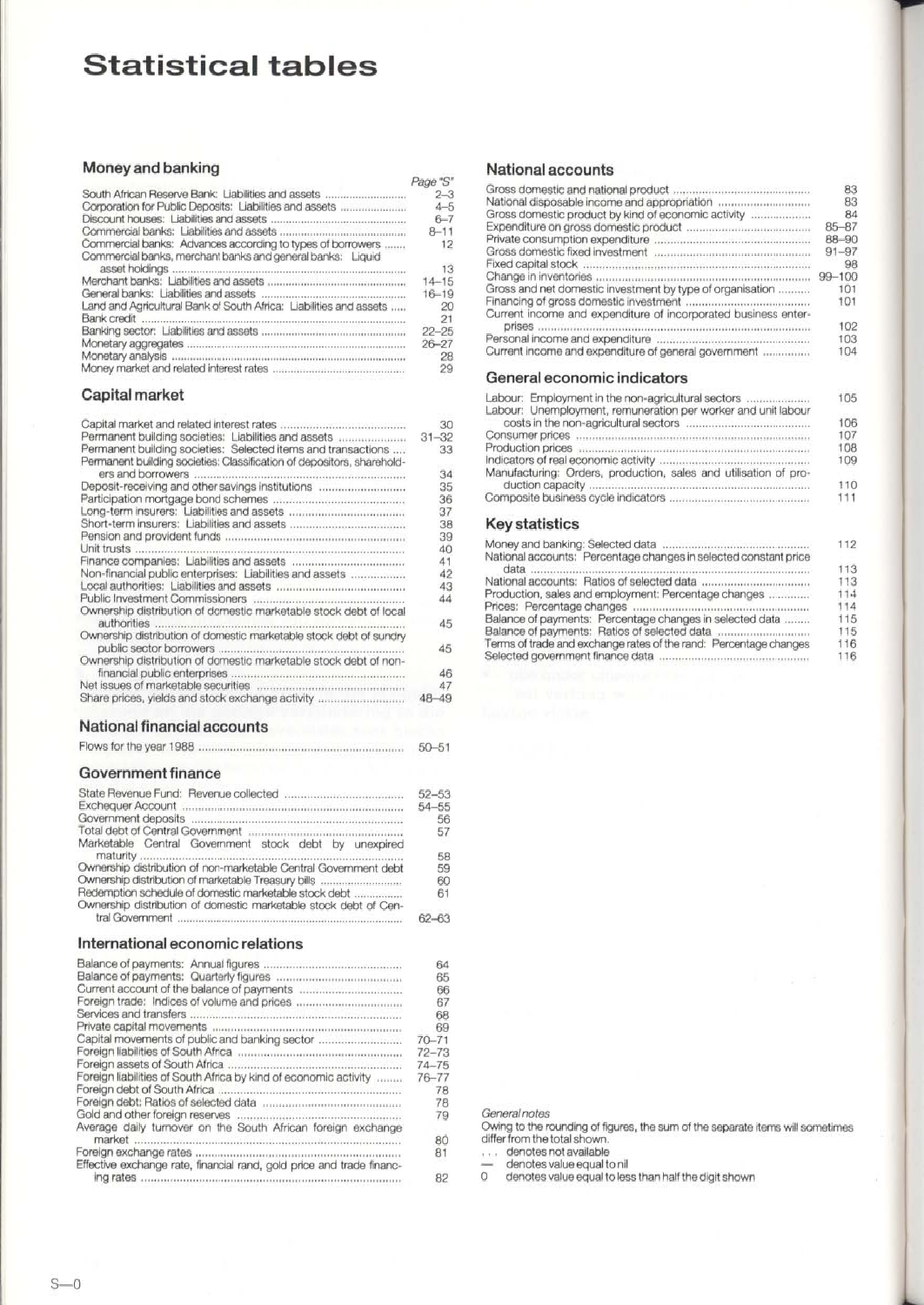## **Statistiese tabelle**

#### **Geld- en bankwese**

| <u>aala oli bailisevaa</u>                                         |            |
|--------------------------------------------------------------------|------------|
|                                                                    | Bladsy "S" |
|                                                                    | $2 - 3$    |
| Korporasie vir Openbare Deposito's: Laste en bates                 | $4 - 5$    |
|                                                                    | $6 - 7$    |
|                                                                    | $8 - 11$   |
| Handelsbanke: Voorskotte volgens soorte leners                     | 12         |
| Handelsbanke, aksepbanke en algemene banke: Besit aan likwiede     |            |
| bates                                                              | 13         |
|                                                                    | $14 - 15$  |
|                                                                    | $16 - 19$  |
| Land- en Landboubank van Suid-Afrika: Laste en bates               | 20         |
| Bankkrediet                                                        | 21         |
|                                                                    | $22 - 25$  |
|                                                                    | $26 - 27$  |
| Monetêre ontleding communications communications and contamination | 28         |
|                                                                    | 29         |

## **Kapitaalmark**

|                                                                                 | 30        |
|---------------------------------------------------------------------------------|-----------|
|                                                                                 | $31 - 32$ |
| Permanente bouverenigings: Uitgesoekte poste en transaksies                     | 33        |
| Permanente bouverenigings: Indeling van deposante, aandeel-<br>houers en leners | 34        |
|                                                                                 | 35        |
|                                                                                 | 36        |
|                                                                                 | 37        |
|                                                                                 |           |
|                                                                                 | 38        |
|                                                                                 | 39        |
|                                                                                 | 40        |
| Finansieringsmaatskappye: Laste en bates                                        | 41        |
| Nie-finansiële openbare ondernemings: Laste en bates                            | 42        |
|                                                                                 | 43        |
|                                                                                 | 44        |
| Binnelandse bemarkbare effekteskuld van plaaslike owerhede vol-                 |           |
| gens besitter                                                                   | 45        |
| Binnelandse bemarkbare effekteskuld van diverse leners in openbare              |           |
|                                                                                 | 45        |
| Binnelandse bemarkbare effekteskuld van nie-finansiële openbare                 |           |
|                                                                                 | 46        |
|                                                                                 | 47        |
| Aandelepryse, opbrengskoerse en effektebeursaktiwiteit                          | 48-49     |

### **Nasionale finansiële rekeninge**

Vloeie vir die jaar 1988 50-51

## **Staatsfinansies**

|                                                                      | $52 - 53$ |
|----------------------------------------------------------------------|-----------|
|                                                                      | $54 - 55$ |
|                                                                      | 56        |
|                                                                      | 57        |
| Bemarkbare effekteskuld van die Sentrale Regering volgens onver-     |           |
|                                                                      | 58        |
| Nie-bemarkbare staatskuld van die Sentrale Regering volgens besitter | 59        |
|                                                                      | 60        |
| Aflossingstabel van binnelandse bemarkbare effekteskuld              | 61        |
| Binnelandse bemarkbare effekteskuld van die Sentrale Regering vol-   |           |
|                                                                      | 62–63     |

## **Internasionale ekonomiese verhoudinge**

|                                                                        | 64        |
|------------------------------------------------------------------------|-----------|
|                                                                        | 65        |
|                                                                        | 66        |
| Buitelandse handel: Indekse van volume en pryse                        | 67        |
|                                                                        | 68        |
|                                                                        |           |
|                                                                        | 69        |
| Kapitaalbewegings van openbare en banksektor                           | $70 - 71$ |
|                                                                        | $72 - 73$ |
|                                                                        | $74 - 75$ |
| Buitelandse laste van Suid-Afrika volgens tipe ekonomiese bedrywigheid | 76-77     |
|                                                                        | 78        |
| Buitelandse skuld: Verhoudings van uitgesoekte gegewens                | 78        |
|                                                                        | 79        |
|                                                                        |           |
| Gemiddelde daaglikse omset op die Suid-Afrikaanse mark in buite-       |           |
|                                                                        | 80        |
|                                                                        | 81        |
| Effektiewe wisselkoers, finansiële rand, goudprys en handelsfinan-     |           |
|                                                                        | 82        |
|                                                                        |           |

### **Nasionale rekeninge**

|                                                                 | 83        |
|-----------------------------------------------------------------|-----------|
|                                                                 | 83        |
| Bruto binnelandse produk volgens tipe ekonomiese bedrywigheid   | 84        |
|                                                                 | $85 - 87$ |
|                                                                 | 88-90     |
|                                                                 | $91 - 97$ |
|                                                                 | 98        |
|                                                                 | 99-100    |
| Bruto en netto binnelandse investering volgens tipe organisasie | 101       |
| Finansiering van bruto binnelandse investering                  | 101       |
| Lopende inkome en uitgawe van geïnkorporeerde sake-onder-       |           |
|                                                                 | 102       |
| nemings.                                                        | 103       |
|                                                                 | 104       |
| Lopende inkome en uitgawe van die algemene owerheid             |           |
|                                                                 |           |
| Algemene ekonomiese aanwysers                                   |           |
| Arbeid: Werkverskaffing in die nie-landbousektore               | 105       |
| Arbeid: Werkloosheid, vergoeding per werker en arbeidseenheid-  | 106       |
|                                                                 | 107       |
| <i>Modern Burner</i> me me                                      |           |

|                                                                                                               | 107        |
|---------------------------------------------------------------------------------------------------------------|------------|
| Aanwysers van reële ekonomiese bedrywigheid<br>Fabriekswese: Bestellings, produksie, verkope en benutting van | 108<br>109 |
|                                                                                                               | 110<br>111 |
| Kerngegewens                                                                                                  |            |
| Nasionale rekeninge: Persentasieveranderings in uitgesoekte gege-                                             | 112        |
|                                                                                                               | 113        |
| Nasionale rekeninge: Verhoudings van uitgesoekte gegewens                                                     | 113        |
| Produksie, verkope en werkverskaffing: Persentasieveranderings                                                | 114        |

|                                                                  | 114 |
|------------------------------------------------------------------|-----|
| Betalingsbalans: Persentasieveranderings in uitgesoekte gegewens | 115 |
| Betalingsbalans: Verhoudings van uitgesoekte gegewens            | 115 |
| Ruilvoet en wisselkoerse van die rand: Persentasieveranderings   | 116 |
|                                                                  | 116 |

Algemene opmerkings Weens die afronding van syfers sal die som van die onderskeie poste soms

verskil van die totaal wat aangetoon word,<br>... dui aan nie beskikbaar nie<br>o dui aan 'n waarde gelyk aan nul<br>0 dui aan waarde gelyk aan minder as die helfte van die eenheid aangetoor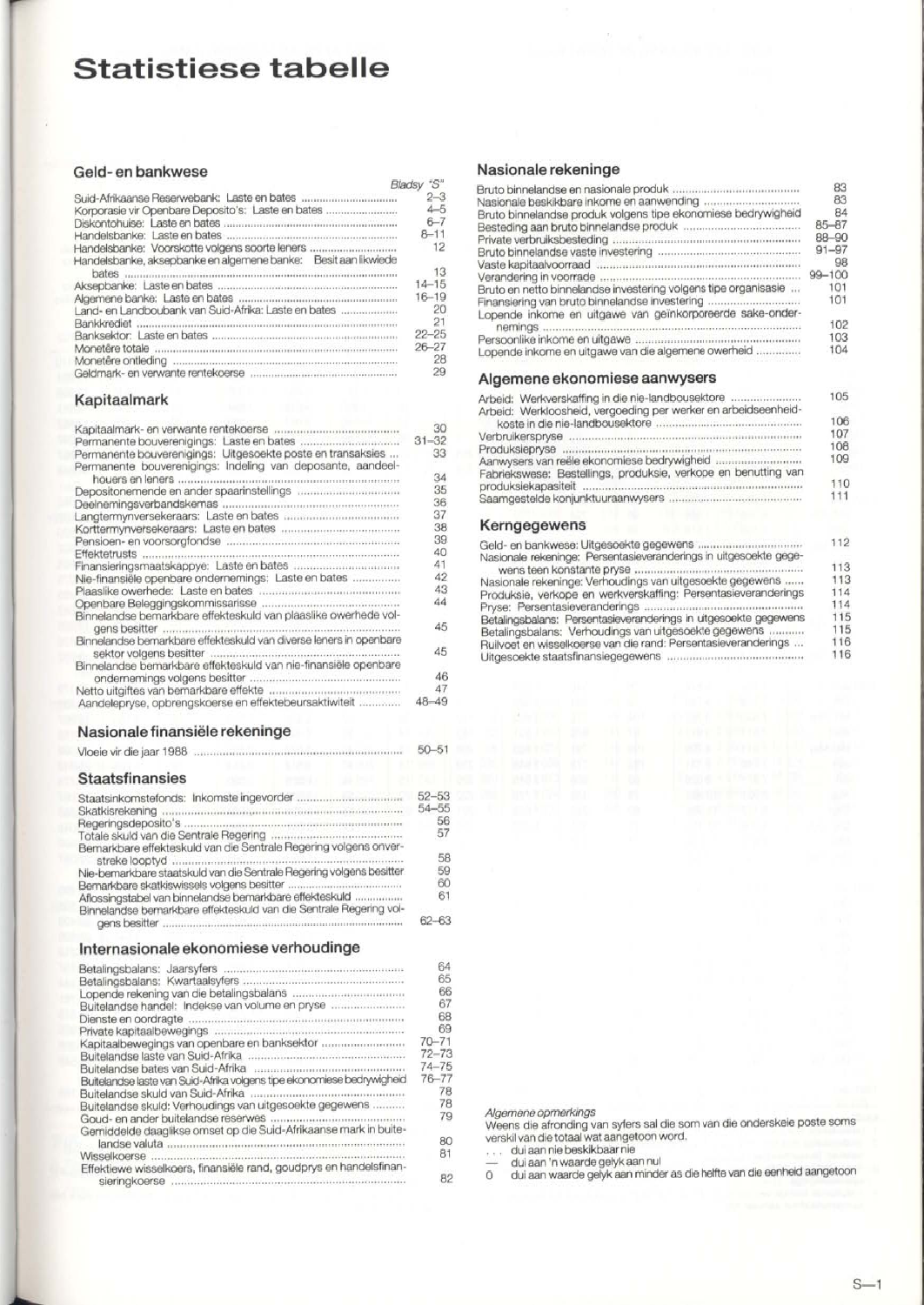#### **NASIONALE FINANSIELE REKENINGE Vloeie vir die jaar 1989<sup>1</sup> R miljoene**

|                                                                                 |                                            |              |                                               |                 |                                                           |                       |                                                                                       |                | Finansiële tussengangers / Financial intermediaries                               |                        |                                                                             |                        |                                                                          |                         |
|---------------------------------------------------------------------------------|--------------------------------------------|--------------|-----------------------------------------------|-----------------|-----------------------------------------------------------|-----------------------|---------------------------------------------------------------------------------------|----------------|-----------------------------------------------------------------------------------|------------------------|-----------------------------------------------------------------------------|------------------------|--------------------------------------------------------------------------|-------------------------|
| Sektore                                                                         | Buitelandse<br>sektor<br>Foreign<br>sector |              | Monetêre<br>owerheid<br>Monetary<br>authority |                 | Ander<br>bankinstellings<br>Other banking<br>institutions |                       | Bouverenigings<br>en Posspaarbank<br>Building socie-<br>ties and P.O.<br>Savings Bank |                | Openbare<br>Beleggings-<br>kommissarisse<br>Public<br>Investment<br>Commissioners |                        | Versekeraars<br>en pensioen-<br>fondse<br>Insurers and<br>Pension<br>funds. |                        | Ander<br>finansiele<br>instellings<br>Other<br>financial<br>institutions |                         |
|                                                                                 |                                            |              |                                               |                 |                                                           |                       |                                                                                       |                |                                                                                   |                        |                                                                             |                        |                                                                          |                         |
| Transaksieposte                                                                 | B<br>S                                     | A<br>U       | B<br>s                                        | Α<br>U          | B<br>S                                                    | Α<br>U                | ₿.<br>S                                                                               | Α<br>U         | B<br>S                                                                            | Α<br>U                 | в<br>Š.                                                                     | Α<br>U                 | B<br>S                                                                   | Α<br>U                  |
|                                                                                 | $-3108$                                    |              | 337<br>8                                      |                 | 1 4 2 4<br>102                                            |                       | 206                                                                                   |                |                                                                                   |                        | 450<br>581                                                                  |                        | 20<br>810                                                                |                         |
|                                                                                 |                                            |              |                                               | 54              |                                                           | 369                   |                                                                                       | 79             |                                                                                   |                        |                                                                             | 4 2 5 2                |                                                                          | 270                     |
| 05. Finansieringsoorskot (+)<br>06. Netto finansiële beleggingsoorskot          |                                            |              | 291                                           |                 | 1 157                                                     |                       | 127                                                                                   |                |                                                                                   |                        | $-3221$                                                                     |                        | 560                                                                      |                         |
|                                                                                 |                                            | $-3108$      |                                               | 291             |                                                           | 1 1 5 7               |                                                                                       | 127            |                                                                                   |                        |                                                                             | $-3221$                |                                                                          | 560                     |
| 08. Finansiële laste (Totaal B9-33)<br>07. Finansiële bates (Totaal A9-33)      | 2214                                       | $-894$       | 8 0 6 6                                       | 8 3 5 7         | 29 427                                                    | 30 584                | 3034                                                                                  | 3 1 6 1        | 3978                                                                              | 3978                   | 28 558                                                                      | 25 337                 | 1412                                                                     | 1972                    |
| 09. Goud-en ander buitelandse reserwes<br>10. Kontant en onmiddellike opeisbare | 199                                        |              |                                               | 384             |                                                           | $-185$                |                                                                                       |                |                                                                                   |                        |                                                                             |                        |                                                                          |                         |
| 11. Ander kort- en middeltermyn-                                                |                                            | 509          | 7 4 6 4                                       | 8               | 3 1 5 3                                                   | 1530                  | 105                                                                                   | $-145$         |                                                                                   | $-311$                 |                                                                             | 1 3 9 3                |                                                                          | 245                     |
| 12. Langtermyndeposito's by monetêre <sup>2</sup>                               |                                            | 327<br>$-61$ |                                               | 42<br>20        | 18 808<br>384                                             | $-482$                | 2 3 6 3<br>745                                                                        | $-1$           |                                                                                   |                        |                                                                             | 2639                   |                                                                          | 127                     |
| 14. Deposito's by ander finansiële                                              | 3                                          |              |                                               |                 |                                                           |                       |                                                                                       | $-24$          |                                                                                   |                        |                                                                             | 6<br>90                | 305                                                                      |                         |
|                                                                                 |                                            | $-1552$      |                                               | 18<br>695       | 615                                                       | $\overline{1}$<br>491 |                                                                                       | 325<br>10      | 3978                                                                              | 1 473<br>1558          |                                                                             | 4 4 6 5<br>$-6$<br>397 | 78                                                                       | $-12$<br>$-5$<br>$-330$ |
| 18. Lenings en voorskotte van                                                   |                                            | $-2016$      | 88<br>98                                      |                 |                                                           | 18798                 | $-162$                                                                                |                |                                                                                   |                        | 402                                                                         |                        | $\overline{c}$                                                           |                         |
| 19. Handelskrediet en ander korttermyn-                                         | 1428                                       | 531<br>127   | 1 3 0 6                                       | 390<br>432      | $-31$                                                     | 1 0 2 8<br>2877       | 4                                                                                     | 287<br>498     |                                                                                   |                        | 1461                                                                        | 1480                   | $-144$                                                                   | $-548$                  |
| 22. Nie-bemarkbare obligasies van die                                           |                                            |              |                                               | $-259$          |                                                           | 364                   |                                                                                       |                |                                                                                   | 1 3 2 8                |                                                                             | 1482                   |                                                                          | 47<br>$-79$             |
| 24. Effekte van openbare ondernemings<br>25. Ander skuldbriewe en voorkeur-     |                                            | $-244$       |                                               | $-1109$<br>$-8$ |                                                           | 26<br>283             |                                                                                       | $-20$<br>$-79$ |                                                                                   | 302<br>$-49$<br>$-323$ |                                                                             | 310<br>$-1577$         | $-205$                                                                   | -22<br>53               |
|                                                                                 | 545                                        | $-754$       |                                               | 60              | $-54$                                                     | $-440$<br>67          |                                                                                       | $-35$          |                                                                                   |                        | 2011<br>926                                                                 | 1615<br>12 139         | $-1$<br>535                                                              | 107<br>296              |
|                                                                                 | $-4$<br>43                                 | 21<br>1856   |                                               |                 |                                                           |                       | $-20$                                                                                 | 62<br>1673     |                                                                                   |                        | 6<br>67                                                                     | 50<br>510              | 187                                                                      | 1686<br>473             |
| 30. Ledebelang in lewensversekerings-                                           |                                            |              |                                               |                 |                                                           |                       | 45                                                                                    |                |                                                                                   |                        | 23 202                                                                      |                        |                                                                          |                         |
|                                                                                 |                                            | $-1190$      |                                               | $-704$ 7 720    | 6552                                                      | 6 2 2 6               | $-46$                                                                                 | 610            |                                                                                   |                        | 43<br>440                                                                   | 81<br>261              | $-4$<br>659                                                              | 27<br>$-93$             |

 $B =$  Bronne A = Aanwendings

KB301

1. 'n Negatiewe bed rag dui op 'n afname in daardie betrokke pos. In die geval van laste (bronne) dui dit op 'n afname in die beskikbare bron van fondse en by bates (aanwendings) op n verdere bron van fondse.

. Naamlik S A Reserwebank, Korporasie vir Openbare Deposito's, Tesouriemuntlaste, handelsbanke, diskontohuise, aksepbanke, algemene banke, die korttermynbesigheid van die Landbank, bouverenigings en die Posspaarbank.